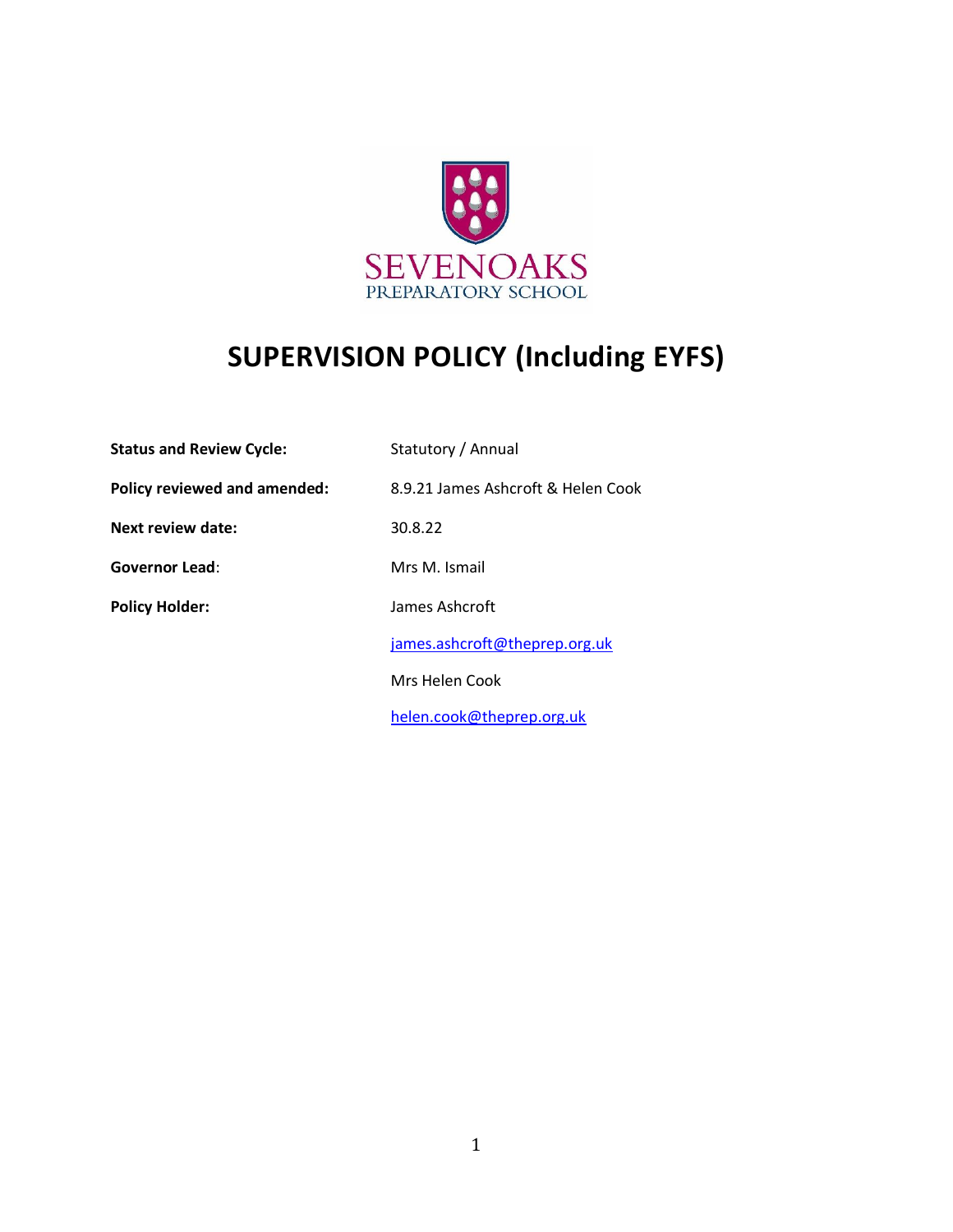This policy is divided into 3 sections:

- 1. Overview
- 2. Prep (Years 3-8)
- 3. Pre-Prep / EYFS (Nursery Year 2)

# **SECTION 1: OVERVIEW**

# **POLICY STATEMENT**

Sevenoaks Prep is committed to ensuring pupils are safe and appropriately supervised both in school and during school activities or educational visits. The school is committed to ensuring that:

- pupil supervision and security always forms part of the Risk Assessment for any activity or visit
- supervision of pupils takes into account the age, maturity, needs and numbers of pupils as well as the location and type of activities in which they are engaged
- staff ratios for supervision are within government guidelines at all times that pupils are involved in school activities on the school premises, or attending educational visits offsite
- appropriate staff duty rotas are in place which demonstrate levels of staff supervision which are satisfactory in terms of numbers and staff competence in view of the pupils and the area involved
- mandatory staffing ratios for EYFS provision and After School Care are enforced

While procedures are adjusted to suit the age, number, and any special needs of the pupils concerned, and the nature and location of the different activities in which they are engaged (on-site, off-site matches, off-site visits).

This policy is applicable to all pupils in Prep, Pre-Prep and including those in EYFS.

Sevenoaks Prep seeks to implement this policy through adherence to the procedures set out in the rest of this document.

This document is reviewed annually or as events or legislation change requires.

## *KEY PERSONEL*

| Years 3-8:        | Deputy Head - James Ashcroft                          |
|-------------------|-------------------------------------------------------|
| Nursery – Year 2: | Head of Pre-Prep – Helen Cook & Louisa Rowland (EYFS) |

# *PROCEDURE (Nursery – Year 8)*

When supervising pupils in their care the staff do the following:

- follow the Child Protection, Safeguarding, Health and Safety and the First Aid policies and procedures
- have a high awareness of pupil well-being
- ensure the environment and any equipment being used is safe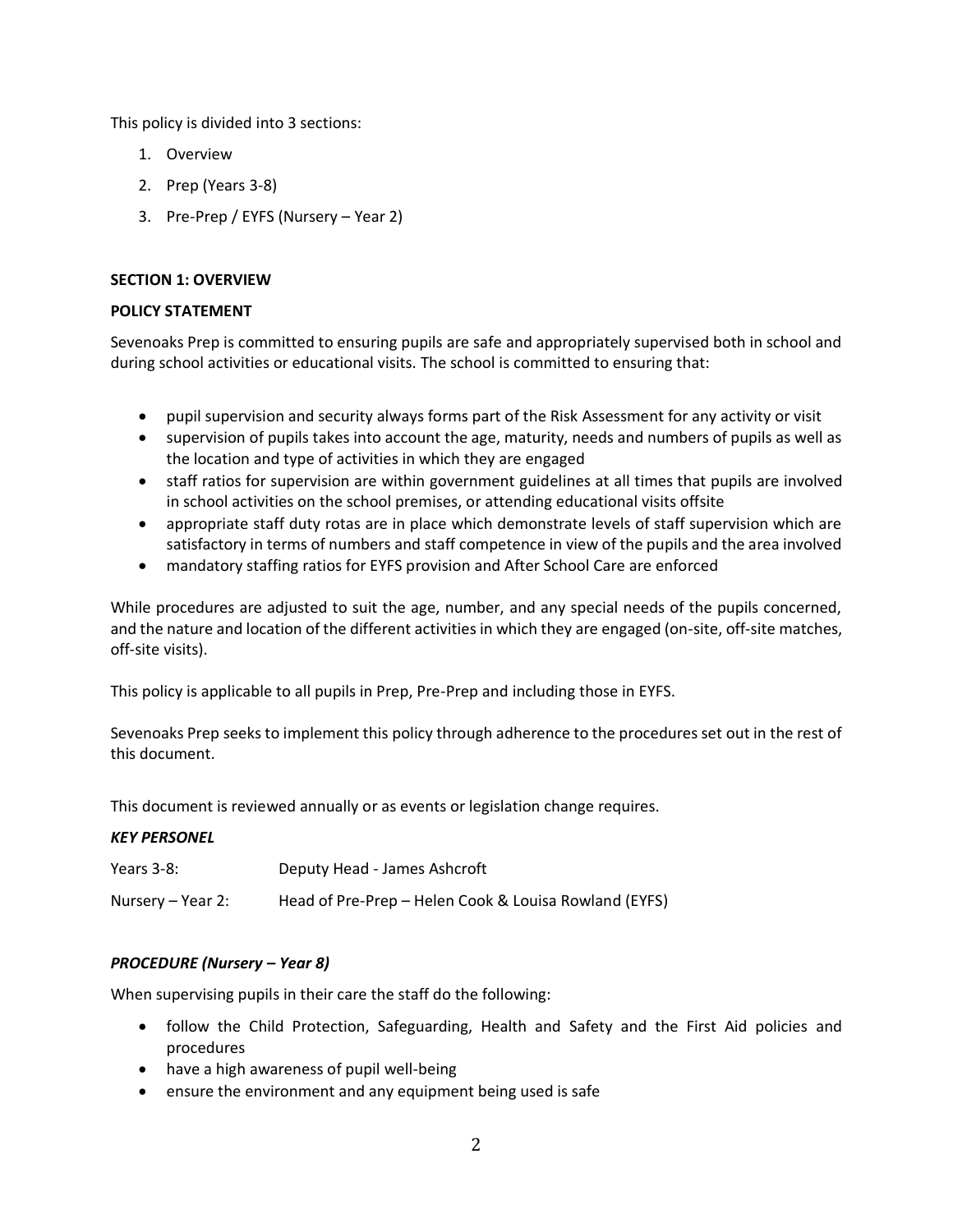- are vigilant and active and ensure equal access, opportunity and inclusion for all pupils
- intervene when necessary to avoid incidents
- have high expectations for behaviour with regard to the relevant policies on behaviour and bullying,
- ensure pupils follow the school values
- ensure pupils are where they should be at all times
- report any concerns or incidents to the Head, Deputy Head, Assistant Heads or Head of Pre-Prep.

#### *General Supervision*

In general, pupils are supervised at all times by their teachers and teaching assistants (TA). However, older pupils will sometimes be given the responsibility to move around the school to complete small projects, visit the ICT suite/library, these activities will be monitored and members of staff are always near at hand if necessary.

Supervision during PE, swimming and fixtures are in accordance with the relevant Health and Safety requirements.

#### *School Trips and Visits*

Details of the requirements for supervision and staff-pupil ratios and remote area procedure for educational visits are contained in the School journeys and educational Visits Policy. In general, the ratios are as follows:

- 1:10-15 pupils in Prep School (day trip, Years 3-8)
- 1:6 pupils in Pre-Prep School (day trip, Years 1-2)
- 1:4 pupils in EYFS
- 1:10 residential trips (discussed and agreed by Head in the planning stage)
- all trips are individually risk assessed and staffing ratios may be adjusted accordingly

## *Illness* (Nursery – Year 8)

When children are taken ill during the school day the School Nurse or teacher will contact the parents or guardian whether at home or at work. Information about contacts is kept on 3sys/PASS.

## *Missing Child*

If any pupil is discovered missing from where they should/are expected to be then staff supervising must follow the Missing Child Policy and procedures.

## *Undesirable People*

All visitors to the school are expected to sign in and out at the School Office. Visitors are required to wear a visitor's badge. All staff should check strangers on the premises and report to the School Office if there is a concern. If the member of staff does not feel confident in doing so then they should let a member of the SMT know so that they can talk to the person.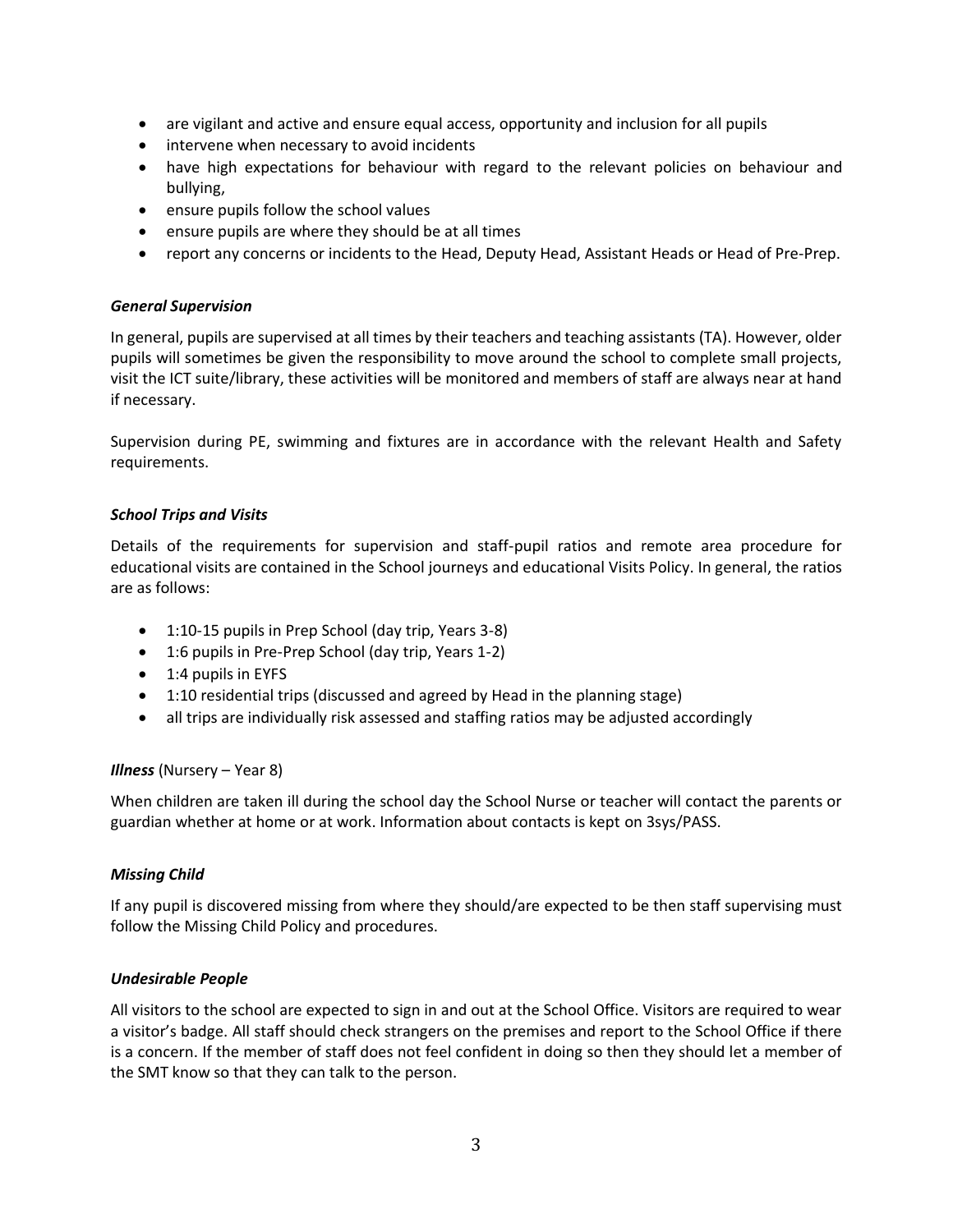## **SECTION 2: PREP SCHOOL**

## *Breakfast Club*

Breakfast Club operates from 7.30am – 8.15am every weekday morning in the Pre-Prep. Two members of staff are on duty. A member of the SMT is also on duty each day. Prep pupils (Years 3-8) may return to the Prep site after 8:00am.

# *Arrival*

- Children may arrive after 8:00am (unless signed up for Breakfast Club).
- One member of SMT is on duty from 7.30am.
- Three members of staff are on duty between 8.00am and 8.30am, in locations which means the whole campus is covered
- Registration bell rings at 8.30am.
- Children make their own way to their class for registration by 8:35am.
- Electronic Registration is completed by 9.00am after which time all late arrivals must register at the School Office.

# *Playtime/Lunchtime Supervision*

The duty timetable covering playtime/lunchtime supervision is circulated to all staff and displayed in the staff room.

Part of the induction of new staff includes explanation of supervisory responsibilities. All staff are reminded of their responsibilities at the start of each term. Duty staff should begin supervision promptly and should only leave the area for which they are responsible in exceptional circumstances.

It is often at unstructured lesson breaks that pupils are most at risk owing to their greater freedom of movement, wider choice of activity and generally less intense levels of supervision. A good level of supervision of all pupils outside lesson times is fundamental to our belief of our duty of care. Staff watch for the physical safety of the children in their care and also their emotional welfare, keeping a vigilant eye out for vulnerable children who could be exposed to bullying.

In order to provide appropriate supervision at adequate levels of risk, assessments are undertaken, taking into account the geography of the site and the numbers of pupils playing in various areas. For all pupils, it is essential that the duty staff have good lines of vision of the play areas they are responsible for, and that for the few areas that are not easily visible, they have specific instructions to check the areas on a regular basis.

# *Wet Break Procedure*

The duty staff will decide whether outside conditions merit a break being declared indoor. When wet breaks have been arranged the prefects are given specific Year groups to be in with and the duty staff will monitor the classrooms between them.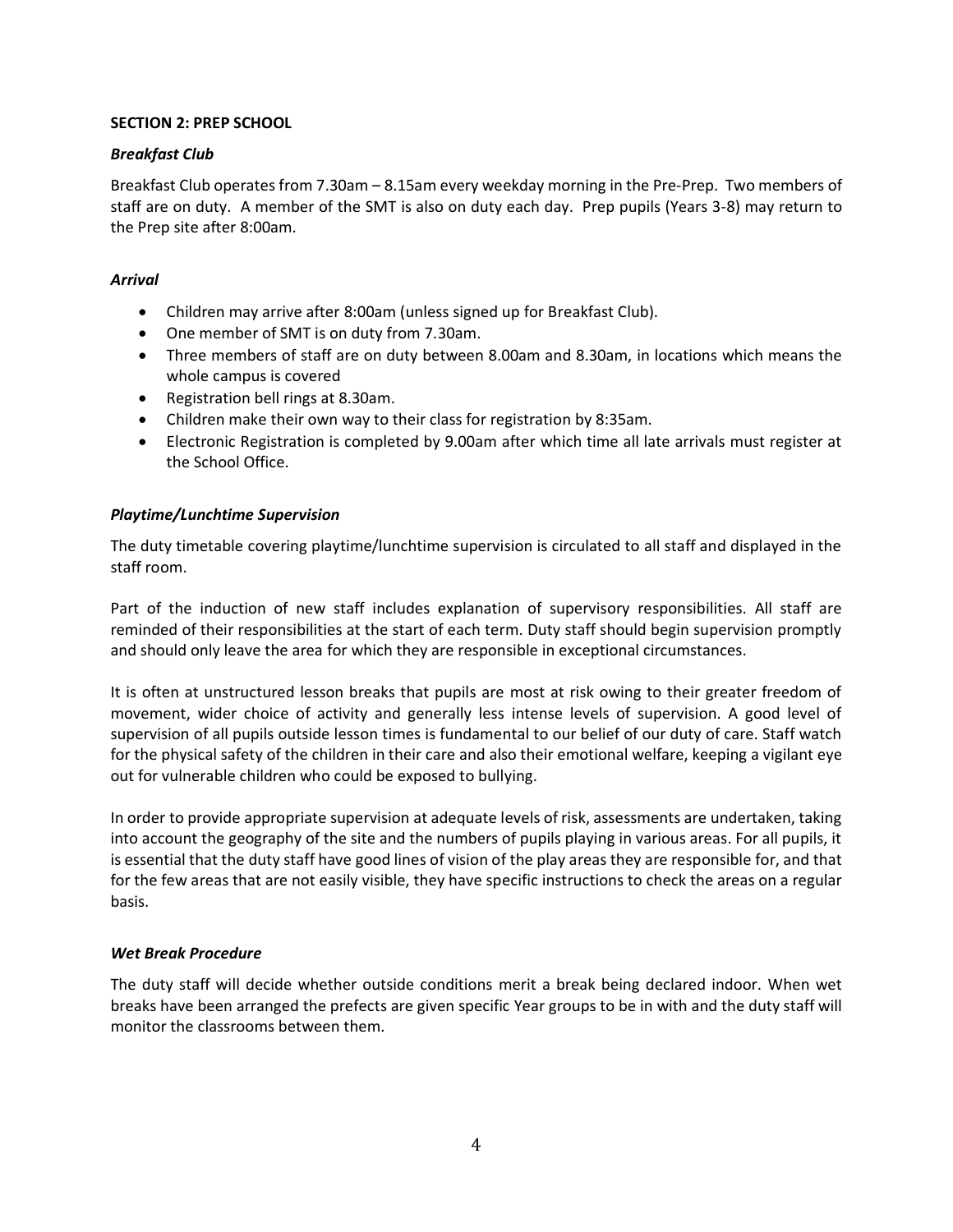## *Playground Procedure*

All staff are responsible for encouraging pupils to be outside unless conditions dictate that they should be indoors, or for other mitigating circumstances (e.g. music lesson, scholarship class, library use etc.)

- 3 members of staff are on duty during morning break.
- 4 members of staff are on duty at lunchtimes.

All other staff are on 'stand by' to assist with supervision in the case of an emergency.

At the end of break, the bell is rung and pupils make their way to their next lesson. All teaching staff must leave the staffroom promptly to supervise the children back into class.

## *Lesson Time Procedure*

Children should be under supervision at all times during the school day. Teachers should not leave a class unsupervised at any time unless there is an extreme emergency.

If for any reason a teacher needs to leave the classroom for any length of time another appropriate adult must be summoned.

From time to time it may be desirable that children are allowed to exercise some personal responsibility e.g. individual use of the library, delivering a message elsewhere, carrying out a survey or investigation. Nonetheless, each teacher has a responsibility to ensure the safety and good conduct of all children under his/her care at any particular time and should always be aware of the whereabouts of each child.

# *The Oakery (Dining Room) Procedure*

All staff are expected to sit and eat lunch in The Oakery and, whenever possible, eat with the pupils to encourage good table manners and social interaction. Staff on duty ensure that there is good behaviour in The Oakery and check that pupils make sensible choices and have a balanced plate of food. They also monitor food waste.

## *End of School Arrangements*

Year 3 and 4 staff walk their classes down to the car park to be handed over to the parent / guardian.

Year 5-8 children can walk to the car park with their last lesson teacher and await collection.

Any child not collected by 4.15pm should be identified by the member of staff on duty and sent to the Library.

Children staying for tea should go to the Library at 4.00pm, where a register is taken.

Children attending clubs/activities should be at the designated room/area by 4.15pm, where a register is taken by the member of staff responsible.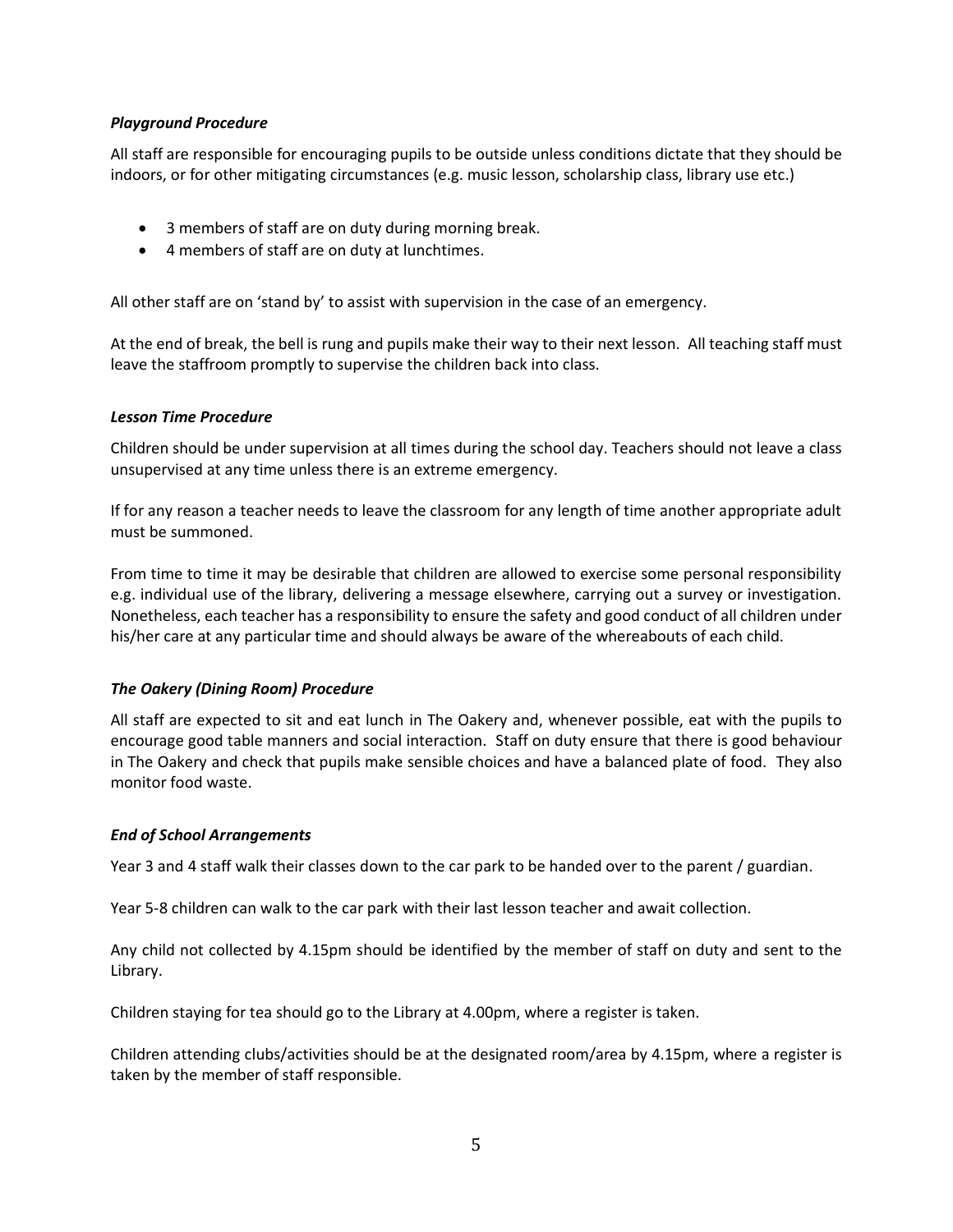Most clubs/activities finish at 5.00pm and pupils may wait in the designated collection areas for their parent/guardian. At 5.15pm, any pupil not collected should make their way to the Late Room and their name should be recorded by the member of staff on duty. Certain clubs (e.g. play rehearsals) can finish at either 5.15pm or 5.30pm. If this is the case, pupils should make their way to the Late Room if they have not been collected within 15 minutes of the club ending.

## *Late Stay*

Pupils attending the Late Stay should arrive soon after their club / activity has finished (usually by 5.05pm). A register is taken by the member of staff on duty. The parent / guardian should come to the Late Room to collect their child. (Weather allowing, pupils are allowed to play on the Oakery lawn during Late Stay. They must remain in view of the member of staff on duty.)

A member of the SMT is always on site until the last pupil leaves and a message has been received from Pre-Prep staff that all pupils have been collected.

The Late Room is the Library and General room.

## *Uncollected Child*

Any child not collected and without information from parent/guardian or emergency contact person will remain with the member of SMT on duty, who will attempt to make contact with the parent / guardian or emergency contact. It is the responsibility of the member of the SMT to ensure that there is another adult on site in support, until the child is collected by the parent / carer.

## **SECTION 3: PRE-PREP (including EYFS)**

## *Nursery*

The Nursery (children aged 2-3 years) is overseen and led by the Head of Early Years who is a fully qualified teacher with Early Years specialism. The ratio for supervision in the statutory guidelines is adhered to, and on many occasions the pupil to child ratio is higher than the guidelines to allow for high quality of care and supervision. Pupils have access to their indoor and outdoor environments which are supervised at all times. The Nursery classroom can be entered via a key pad entry system which is within adults' reach only, or via a fire door which is alarmed if opened.

## **Kindergarten**

The Kindergarten (children aged 3-4 years) is supervised by two fully qualified teachers who are supported by teaching assistants who have relevant qualifications. The ratio for supervision in the statutory guidelines is adhered to, and on many occasions the pupil to child ratio is higher than the guidelines to allow for high quality of care and supervision. Pupils have access to their indoor and outdoor environments which are supervised at all times. The Kindergarten classroom doors can be entered via a key pad entry system which is within adults' reach only. The exterior doors to the classroom can be accessed via the Early Years garden, which has a gate that is closed during school hours, the garden is within the school grounds, which are kept safe.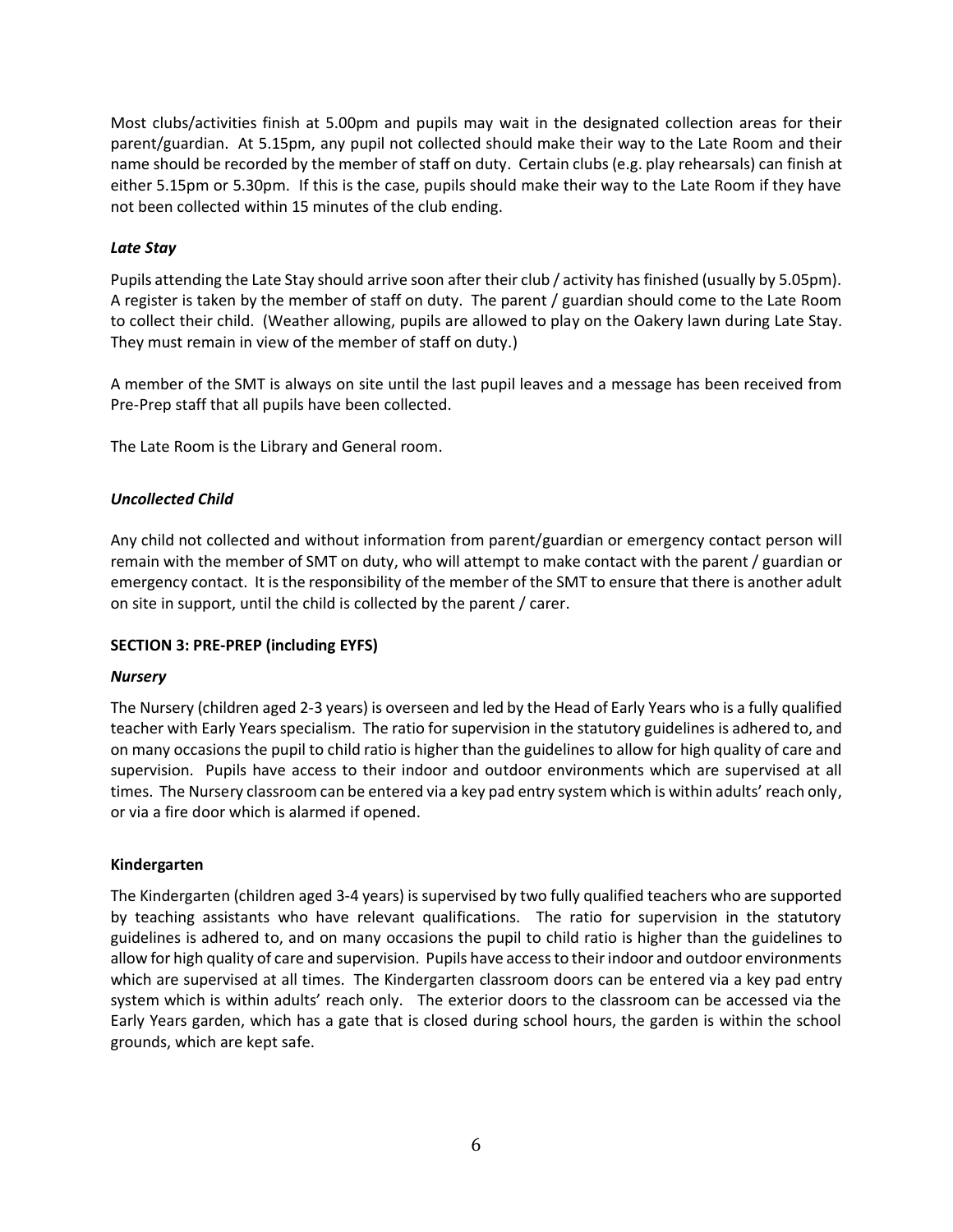#### **Reception**

The Reception Classes are taught by fully qualified teachers and both classes have 1 full-time teaching assistant over the week to support the supervision of the children. The Reception classroom doors can only be entered via a key pad entry system which is within adults' reach only. The exterior doors to the classroom can only be accessed via the Early Years garden, which is has a gate that is closed during school hours, the garden is within the school grounds, which are kept safe.

#### **Morning Arrangements**

All Pre-Prep pupils may attend breakfast club before school from 7:30am until 8:15am, in the Pre-Prep hall. This club is led by members of Sevenoaks Prep School staff.All statutory guidelines for ratios are adhered to and children are escorted to their classrooms for registration by an adult.

All children in Pre-Prep use a 'Drop and Go' facility. This facility allows children to be dropped at a safe point in the main school car park and escorted to their classroom by a member of Sevenoaks Prep School staff. This facility is available between 8:00 am and 8:40 am.

## **Playtime / Lunchtime Supervision**

There is a duty timetable covering playtime / lunchtime supervision for the EYFS children. This is circulated to all staff, displayed in the Pre Prep office and the Pre Prep staff room. All staff are involved in supervising pupils across the age range. EYFS pupils in the Nursery and Kindergarten are supervised in their own separate play areas and the mandatory ratios for supervision are adhered to. Children in Reception play alongside their peers in the Key Stage 1 play areas and are supervised according to the regulatory ratios.

## **Playground Procedure**

Pupils are escorted to the outdoor play area by a member of staff and the area is secured by fencing or by perimeter hedges. Children are taken on a 'boundary walk' at the beginning of each term to remind them of the 'safe' areas that they must play in and to ensure they understand an adult must be able to see them whilst they are playing at all times.

Any pupils who need to return to the Pre Prep building for medical reasons are escorted by a member of staff.

All other staff are on 'stand-by' to assist with the supervision in the case of an emergency.

## **Dining Room Procedure**

All the children from Nursery through to Year Two eat their lunch in the Pre Prep hall. The children eat in two sittings; Nursery and Kindergarten for the first sitting and then Reception, Years One and Two in the second sitting. The staff eat their lunch alongside the children in a family style table arrangement, where they encourage good manners.

Children are encouraged to use good table manners at all times and try new foods.